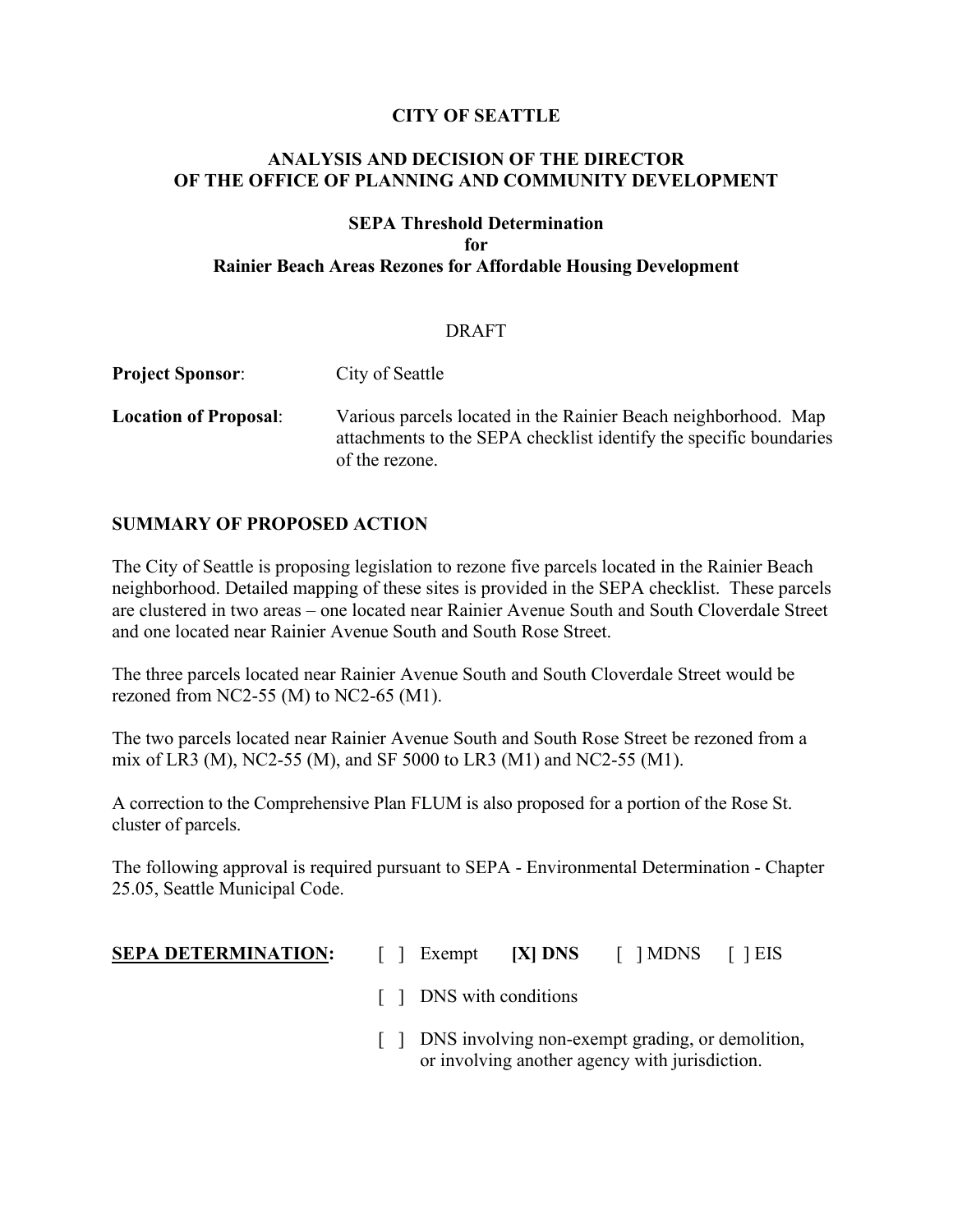# **PROPOSAL BACKGROUND**

The proposed action includes information that describes the intent underlying the proposal, which is summarized here. The project applicant proposes incremental zoning changes to increase zoning capacity to moderately higher-intensity zones with the intention for these lands to potentially support greater densities or quantities of affordable housing and social services.

The Seattle Office of Housing in 2019 awarded resources to non-profit housing providers for potential future affordable housing development at both clusters of sites. Therefore, it is a very high likelihood that all or the vast majority of future housing constructed on these sites would be rent- and income-restricted affordable housing. Applications for Master Use Permit (MUP) and design review are pending for development of affordable housing buildings, a Muslim Housing Services referral office, and the Rainier Valley Community Food Center on property contained in this proposal. These applications correspond to Seattle Department of Construction and Inspections project numbers 3027659 and 3035046.

This is a non-project proposal. The legislation would modify the zoning of various parcels. Indirect impacts associated with future development proposals that could occur under the proposed development standards are the subject of the SEPA checklist and this decision.

# **ELEMENTS OF THE ENVIRONMENT**

## **BUILT ENVIRONMENT**

## *Relationship to Plans and Policies*

The parcels near South Cloverdale Street are located in the Rainier Beach Urban Village and are identified as "Residential Urban Village" on the Future Land Use Map. The parcels near South Rose Street are located less than a block north of the Rainier Beach Urban Village and are identified as a mix of "Commercial/Mixed Use Areas", "Multifamily-Residential Areas", and Single Family Residential Areas" on the Future Land Use Map. The proposal could also include a correction to the Future Land Use Map to change the designation for those areas currently designated "Single Family Residential Area" on a parcel that is currently split between multiple zones and designations.

There are numerous goals and policies in the Comprehensive Plan, the Rainier Beach Neighborhood Plan, and other documents concerning zoning, housing, affordable housing, massing, transitions, commercial districts, and other subjects that could be relevant to this proposal. Some of these policies reference a need for more housing development, particularly affordable housing, and a preference for location in urban centers and villages and near light-rail stations. Other provide guidance on other factors that should be considered in changing zoning.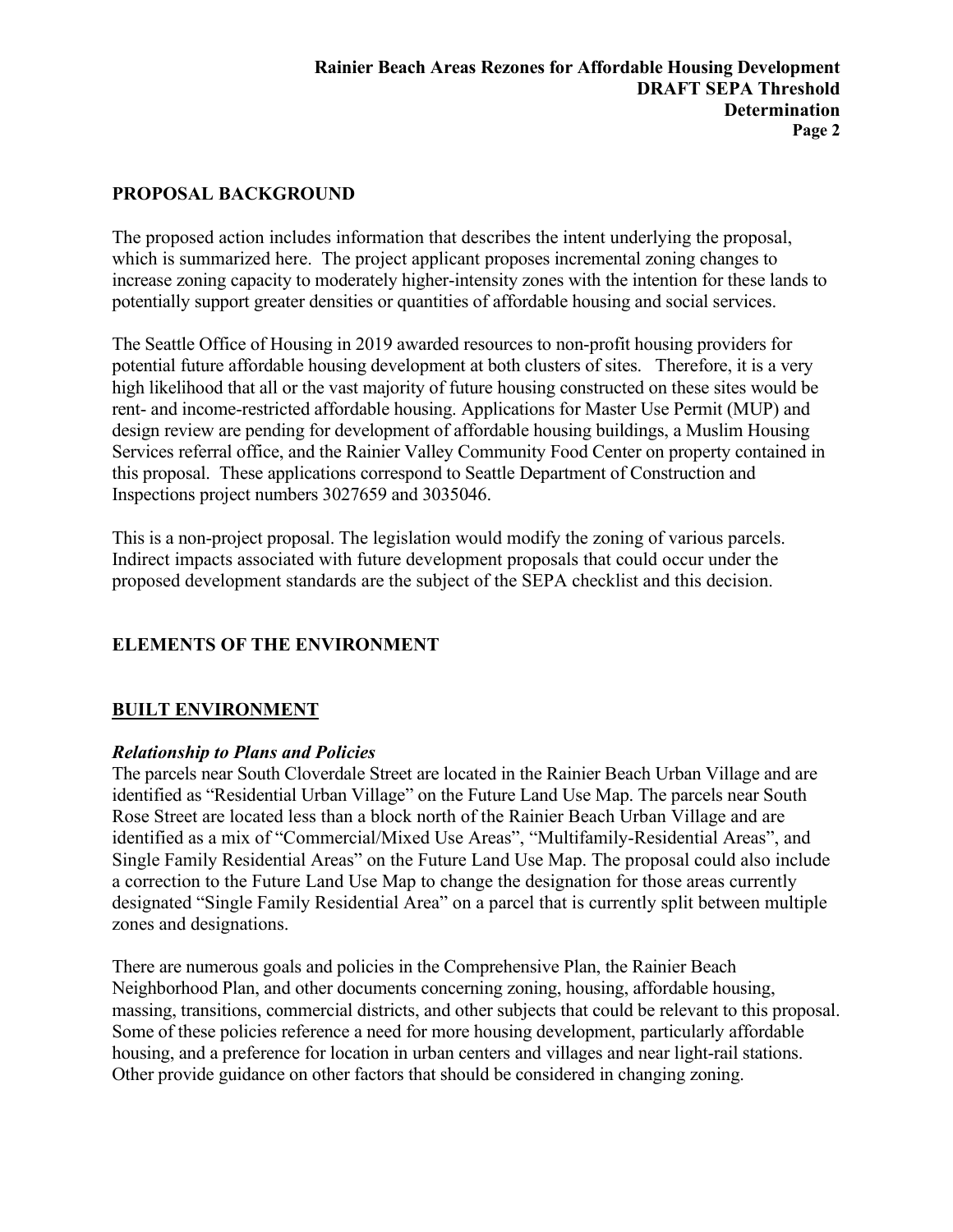# **Rainier Beach Areas Rezones for Affordable Housing Development DRAFT SEPA Threshold Determination**

#### **Page 3**

Below are some, but not all, of the goals and policies in the Comprehensive Plan that are relevant to this proposal:

- **GS 1.5** Encourage infill development in underused sites, particularly in urban centers and villages.
- **GS 1.7** Promote levels of density, mixed-uses, and transit improvements in urban centers and villages that will support walking, biking, and use of public transportation.
- **GS 1.8** Use zoning and other planning tools to shape the amount and pace of growth in ways that will limit displacement of marginalized populations, and that will accommodate and preserve community services, and culturally relevant institutions and businesses.
- **GS 1.13** Provide opportunities for marginalized populations to live and work in urban centers and urban villages throughout the city by allowing a variety of housing types and affordable rent levels in these places.
- **GS 1.23** Allow limited multifamily, commercial, and industrial uses outside of urban villages to support the surrounding area or to maintain the existing character.
- **GS G2** Accommodate a majority of the city's expected household growth in urban centers and urban villages and a majority of employment growth in urban centers.
- **GS 2.3** Accommodate a substantial portion of the city's growth in hub and residential urban villages.
- **GS 2.4** Work toward a distribution of growth that eliminates racial and social disparities by growing great neighborhoods throughout the city, with equitable access for all and with community stability that reduces the potential for displacement.
- **GS 2.6** Work with communities where growth is slower than anticipated to identify barriers to growth and strategies to overcome those barriers.
- **GS 3.11** Use zoning tools and natural features to ease the transitions from the building intensities of urban villages and commercial arterials to lower-density developments of surrounding areas.
- **LU G1** Achieve a development pattern consistent with the urban village strategy, concentrating most new housing and employment in urban centers and villages, while also allowing some infill development compatible with the established context in areas outside centers and villages.
- **LU 1.1** Use the Future Land Use Map to identify where different types of development may occur in support of the urban village strategy.
- **LU 1.2** Promote this plan's overall desired land use pattern through appropriate zoning that regulates the mix of uses as well as the size and density of development to focus new residential and commercial development in urban centers and urban villages, and integrate new projects outside of centers and villages into the established development context.
- **LU 1.4** Provide a gradual transition in building height and scale inside urban centers and urban villages where they border lower-scale residential areas.
- **LU 1.5** Require Future Land Use Map amendments only when needed to achieve a significant change to the intended function of a large area.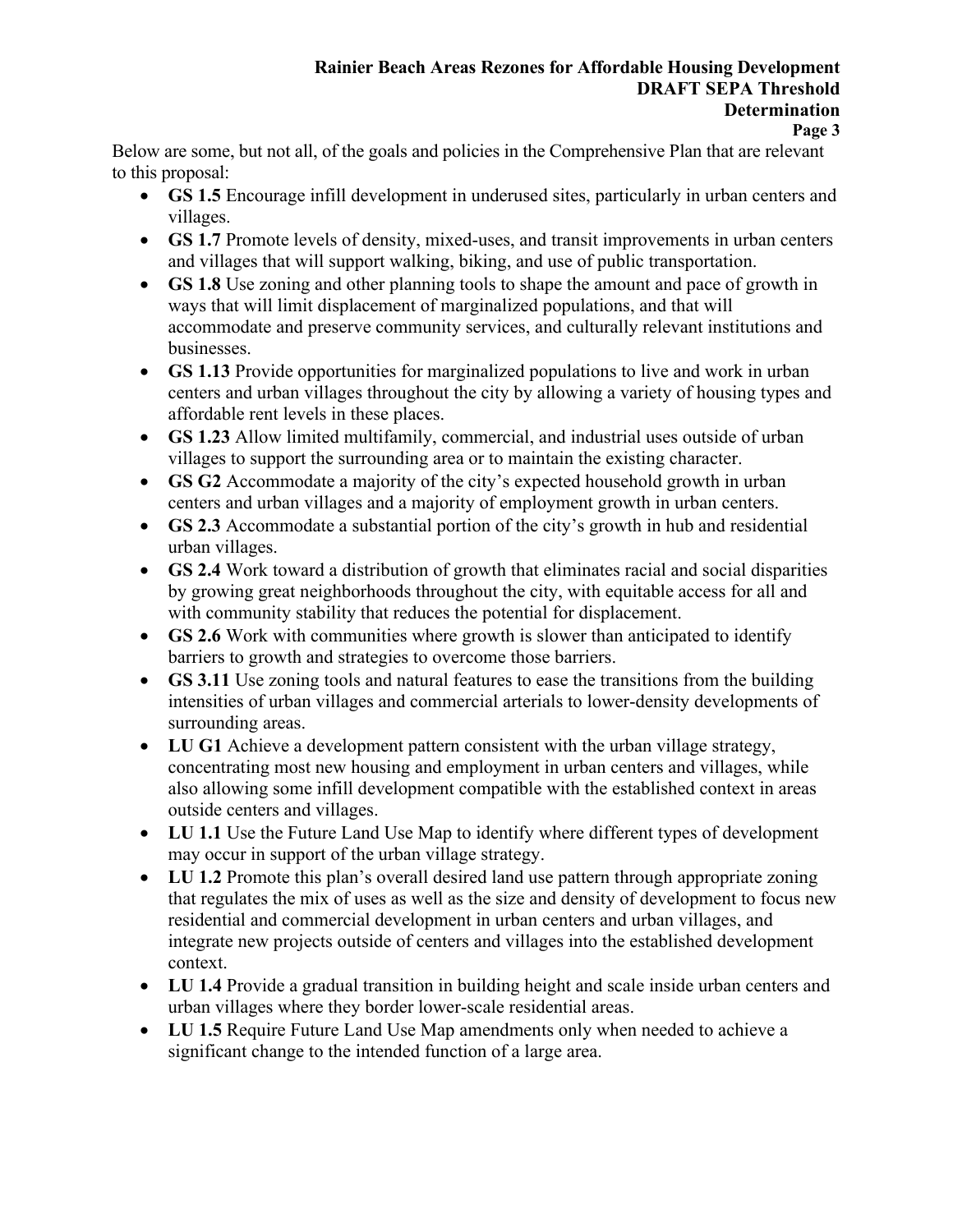# **Rainier Beach Areas Rezones for Affordable Housing Development DRAFT SEPA Threshold Determination**

- **Page 4**
- **LU 7.1** Designate as single-family residential areas those portions of the city that are predominantly developed with single-family houses and that are large enough to maintain a consistent residential character of low height, bulk, and scale over several blocks.
- **LU 8.1** Designate as multifamily residential areas those places that either are predominantly occupied by multifamily development or are within urban centers or urban villages.
- **H G2** Help meet current and projected regional housing needs of all economic and demographic groups by increasing Seattle's housing supply.
- **H 2.4** Encourage use of vacant or underdeveloped land for housing and mixed-use development, and promote turning vacant housing back into safe places to live.
- **H 5.3** Promote housing affordable to lower-income households in locations that help increase access to education, employment, and social opportunities, while supporting a more inclusive city and reducing displacement from Seattle neighborhoods or from the city as a whole.

Two of these policies (LU 1.1 and LU 1.5) specifically reference the role of the Future Land Use Map in guiding future changes. One of the parcels that is proposed to be rezoned is currently designed as three distinct Future Land Use Map designations including "Single Family Residential". While the Comprehensive Plan suggests to "use the Future Land Use to identify where different types of development may occur in support of the urban village strategy", it also acknowledges that boundaries are likely to change and that some changes "can be made without a formal amendment or change to the map".

Given the location of these sites in or near the Rainier Beach Urban Village and the Rainier Beach light rail station and the circumstances of the sites and adjacent properties, this proposal considered to be generally consistent with these goals and policies.

Consequently, no adverse impacts related to existing plans or policies would result from the proposal.

# *Land Uses and Development Patterns*

The proposal could allow minor changes in land use where it could allow commercial or mixeduse development in areas currently zoned for multifamily residential or multifamily residential in areas currently zoned for single-family residential. However, these uses are already generally present in the immediately surrounding areas. Both areas are located in areas generally identified as "Pearls" in the Rainier Beach Neighborhood Plan, which are identified as places that already contain a mix of uses and are appropriate in particular for retail and other ground-level uses. Overall, this information suggests that the uses allowed under proposed zoning would be generally consistent with existing and desired land use and development pattern.

# *Height/Bulk/Scale, Aesthetics, Shadows and Views*

The SEPA checklist notes that there could be incremental height, bulk, and scale impacts, particularly on the rear portions of the South Rose Street cluster of parcels, due to changes to the massing of potential future development under the proposal compared to development that might otherwise occur.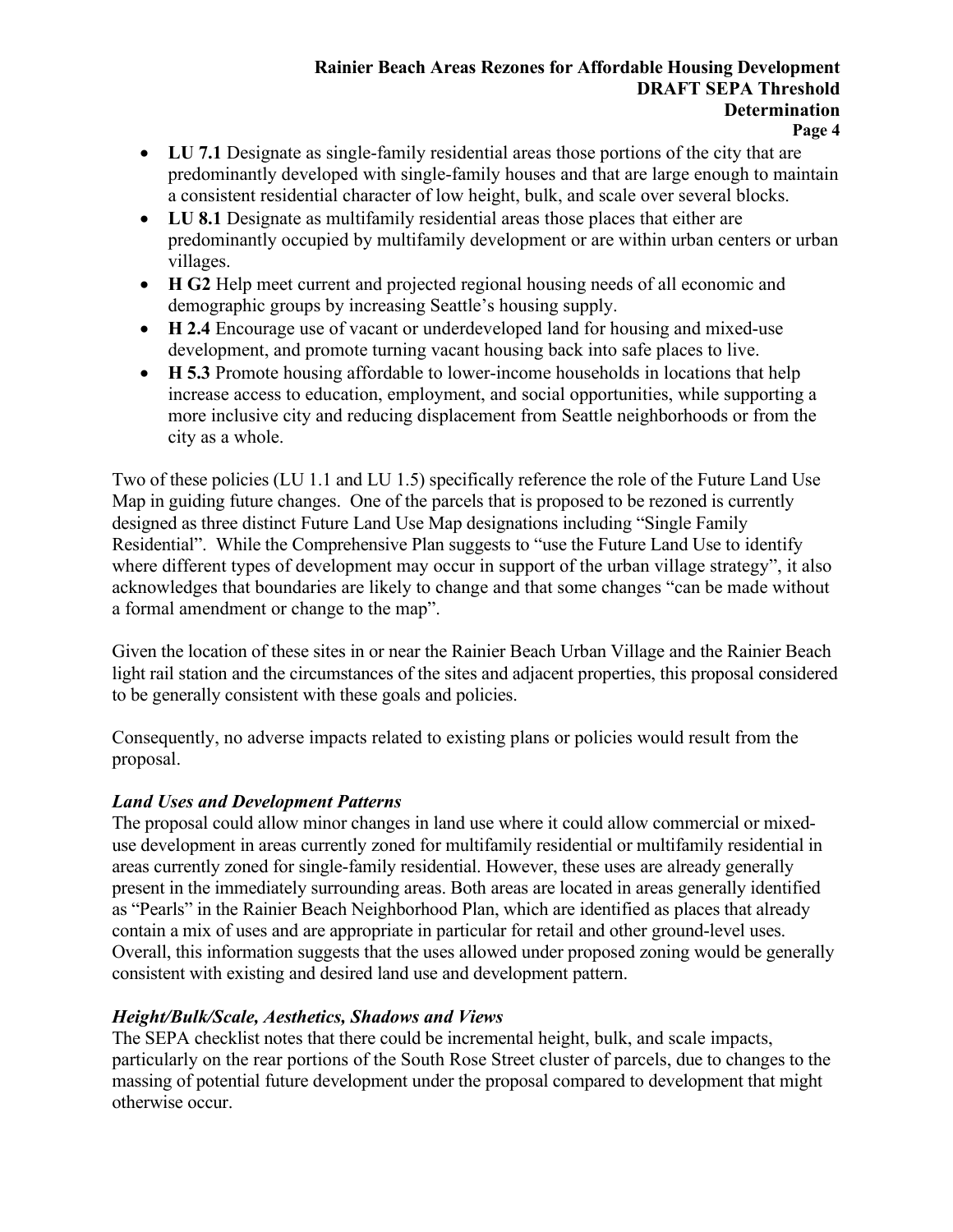The increase on the South Cloverdale Street parcels to a height of 65 feet would only result in 10 foot difference with adjacent parcels to the north and south but would increase the height difference with one adjacent parcel to the east that is currently zoned LR2 with a height limit of 40 feet.

The zoning changes on the South Rose Street parcels would allow for a more appropriate transition in zoning categories within the rezone area by reducing the amount of single-family zoning adjacent to NC2-55 zoning. At the same time, it would result in new zoning transitions between the rezone area and adjacent properties by placing LR3 zoning adjacent to single-family zoned properties to the north, south, and east. It would also shift the line between LR3 and NC2-55 zoning along Rainier Avenue South northward. These changes could result in minor additional shading on an adjacent apartment building and single-family homes.

Given the context of the area and existing transitions, these impacts are not likely to be more than moderate.

## *Noise, Light/Glare*

The SEPA checklist identifies that an increased amount of development in the affected area could cause additional light and glare consistent with infill development. Additional noise associated with infill development could also result. This would cause only a minor impact. Differences in building massing allowed under the proposed alternative standards, compared to what would otherwise occur, would result in noise, light, and glare impacts that are small enough to be diminimus. No more than a minor impact with respect to noise, light, and glare from the proposal is expected.

# *Housing*

The SEPA checklist suggests the proposed zoning envelopes could facilitate an estimated 425 housing units using general assumptions and that there is no existing housing in the affected areas that might be demolished.

The proposal would slightly increase the amount of housing that could be developed in this area and could increase the likelihood that affected lots would be redeveloped with housing thereby increasing the potential for greater production of housing compared to no action. Increases in housing overall have a net benefit on the affordability and availability of housing in the market as a whole. No direct displacement is likely to occur as no residential units currently exist in the rezone area. Potential future development would also be subject to Mandatory Housing Affordability requirements.

# *Environmentally sensitive areas, Historic Preservation and Cultural Resources*

The SEPA checklist indicates that the affected area does not contain any of environmentally sensitive areas, although one exceptional tree has been identified. No city designated landmarks are known to be located on the property. No significant impacts on environmentally sensitive areas, areas eligible for government protection, or historic or cultural resources are expected to result from this proposal.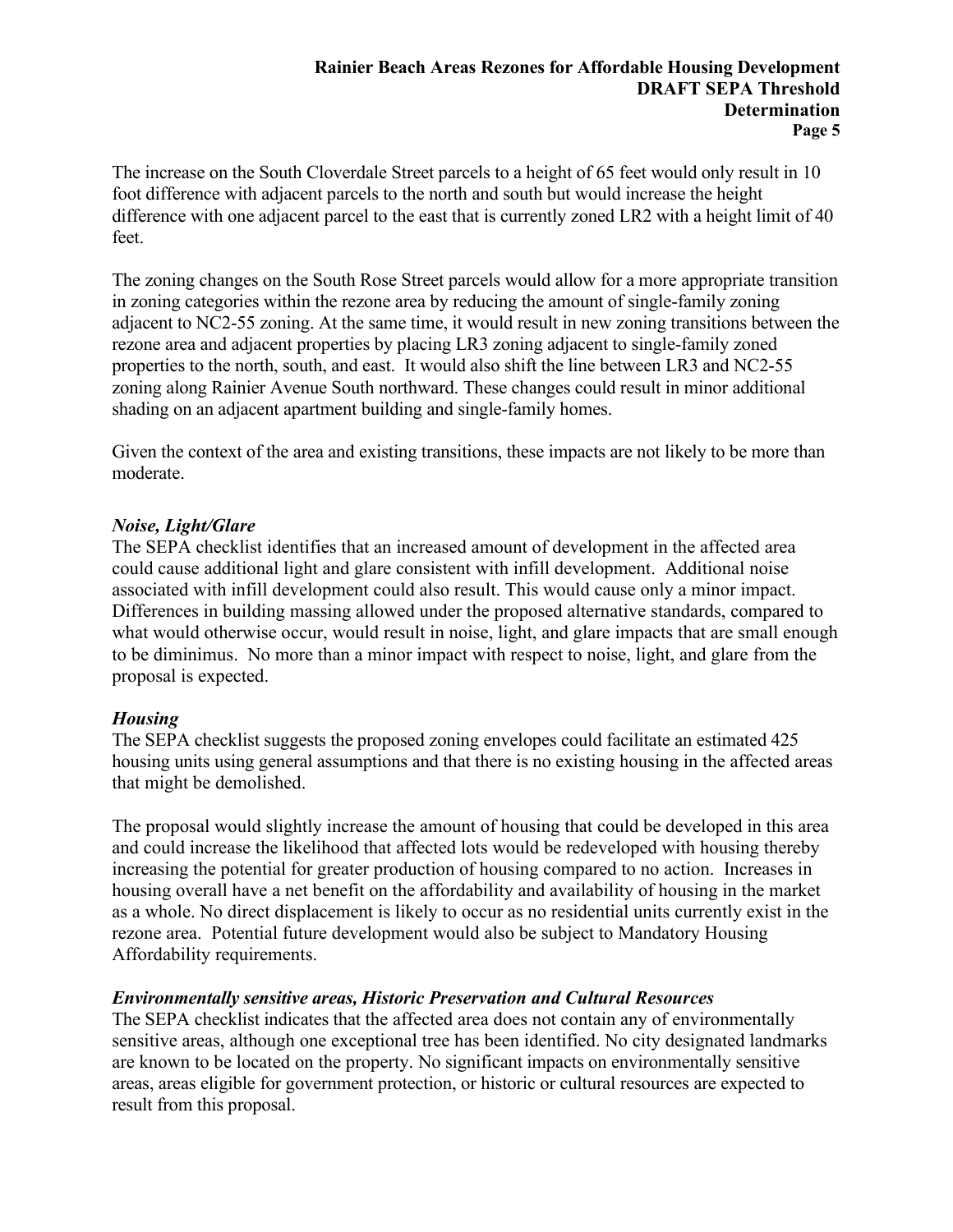## **Rainier Beach Areas Rezones for Affordable Housing Development DRAFT SEPA Threshold Determination Page 6**

# *Transportation, Parking*

The checklist provides an estimate of the amount of additional housing that could result from the proposal. The proposal could have minor localized impacts on on-street parking. It could increase competition for on-street parking spaces to the extent it increases the size of new buildings, encourages redevelopment, or encourages development on small lots where it is more difficult to accommodate underground parking. In the context of the City's transportation policies, which generally support a broad range of transportation choices, localized parking impacts that could result from this proposal are not considered to be a significant adverse environmental impact.

# *Public Services, Utilities*

The City's existing regulations requiring improvements to utilities at the time of development would not be altered by this proposal. Required utility work associated with potential future development projects under the proposal would likely be sufficient to address any localized needs for utility improvement. The range of potential impacts on emergency services, compared to those estimated as part of past studies, are not like to be discernably altered. No more than a minor impact on emergency services or utilities would result.

# *Parks and Open Space*

The affected parcels meet goals in the 2017 Parks Gap Analysis for walkability to parks. Due to the very small amount of the incremental demand for park usage and the undefined timing and degree of additional demand on parks associated with the proposal, the overall impact on parks and open space is determined not to be significant.

# **NATURAL ENVIRONMENT**

# *Plants & Animals, Air Quality, Earth, Water (Drainage & Water Quality), Environmental Health*

The proposal would not alter any Federal, State or City environmental protections. Existing regulations including the City's stormwater code, shoreline master program, and other regulations would address impacts to plants, animals, air quality, earth, and water at the time of future development. The magnitude of the potential impacts stemming from this proposal is determined not be significant.

# *Energy and Natural Resources*

The proposal would not alter any Federal, State or City energy standards or natural resource protections. Existing regulations including the building code, energy code, and other regulations would address energy impacts or impacts to natural resources at the time of future development. The magnitude of the potential impacts stemming from this proposal is determined not be significant.

# **DECISION**